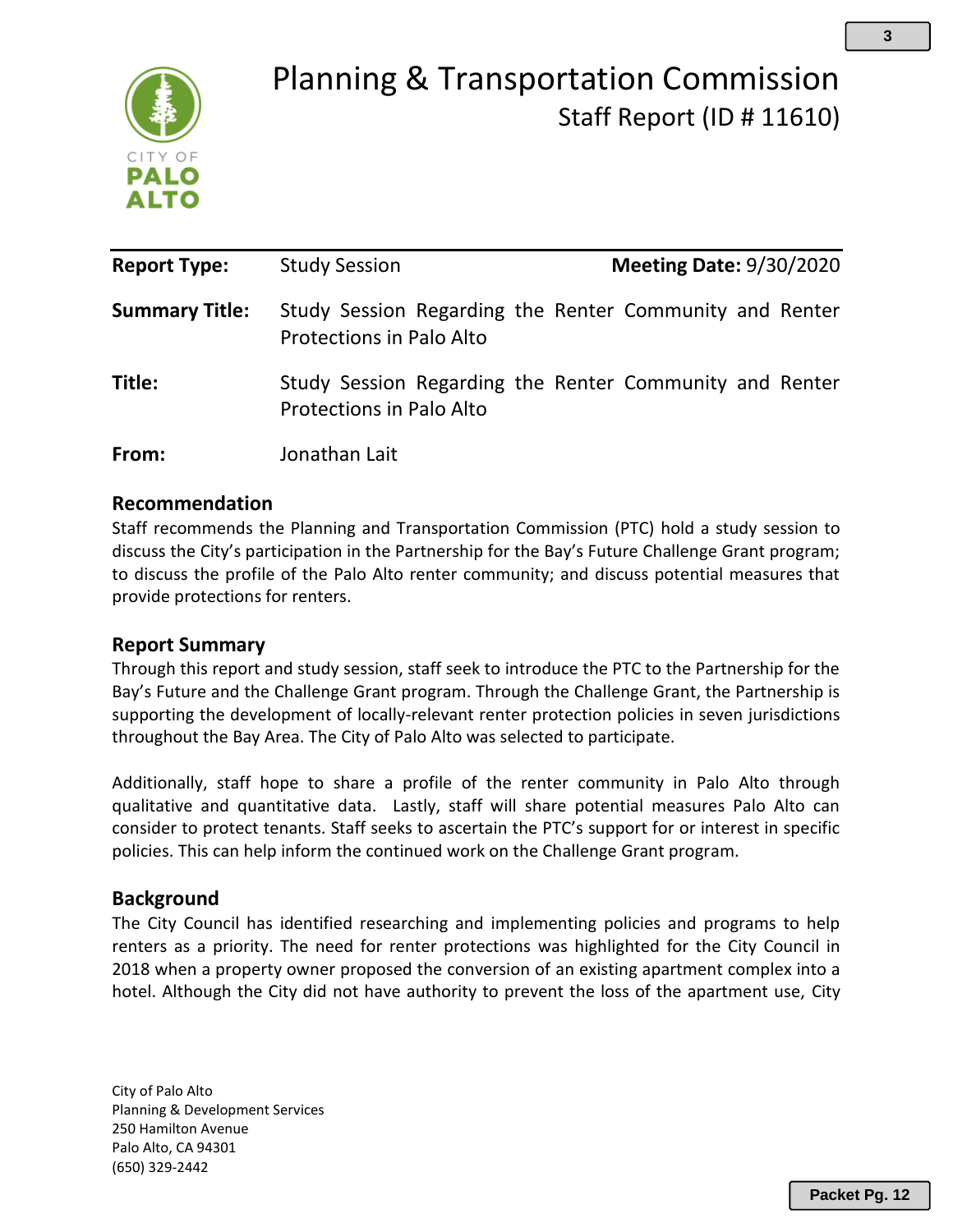Subsequently, at the City Council meeting on September 10, 2018, Councilmember Dubois introduced a Colleagues' Memorandum that called for a thorough review of renter protections.<sup>3</sup> At that time, Council directed staff to review the existing renter protection ordinance and comparable ordinances in the San Francisco Bay Area; evaluate reasonable relocation assistance to be provided for tenants of properties with 2 or more units displaced due to change of use, sizable rental increases, or eviction without just cause, while protecting the fair rights of property owners; strengthen enforcement measures to ensure compliance with and penalties for violations of Palo Alto's existing requirement to offer an annual lease to tenants; consider other updates to existing renter protections and mediation program as needed to continue a healthy and diverse community; and discuss the full range of renter protections. Discussion topics to include just cause evictions and rent stabilization among other protections.

Following that, at City Council meeting on September 23, 2019, Councilmembers Dubois and Kou introduced a Colleagues' Memorandum that recommended that the City pursue housing goals that would address the socio-economic diversity and affordability of the community. <sup>4</sup> At that time, Council directed staff to prioritize exploring elements of the City's affordable housing activities and accelerate bringing them to the Planning and Transportation Commission and Council.

Unfortunately, due to staff vacancies in the Planning & Development Services Department, a lack of staff resources and expertise in this policy area prevented progress from being made. The City successfully competed for The Challenge Grant, which provides the needed resources to allow the City to thoughtfully pursue renter protection policies.

# Partnership for the Bay's Future & Challenge Grant

The Challenge Grant Fellowship is an effort of Partnership for the Bay's Future. The Partnership for the Bay's Future (PBF) is a collaborative effort to build a prosperous, inclusive, vibrant and livable Bay Area. The Partnership launched in early 2019 with the support of the San Francisco Foundation, the Chan Zuckerberg Initiative, the Ford Foundation, Local Initiatives Support Corporation (LISC), Facebook, Genentech, Kaiser Permanente, the William and Flora Hewlett Foundation, the David and Lucile Packard Foundation, the Stupski Foundation, and Silicon Valley Community Foundation. PBF brings together leaders from community, businesses, local philanthropies, and government to find solutions to ensure that people of all backgrounds and economic statuses can call the Bay Area home. The PBF's goal is to increase housing affordability for all and ensure vibrant communities of racial equity and economic inclusion.

**3**

<sup>&</sup>lt;sup>1</sup> Link to City Council Action Minutes:

https://www.cityofpaloalto.org/civicax/filebank/blobdload.aspx?t=45199.74&BlobID=66757

<sup>2</sup> https://www.cityofpaloalto.org/civicax/filebank/blobdload.aspx?t=40175.38&BlobID=67002

<sup>3</sup> https://www.cityofpaloalto.org/civicax/filebank/blobdload.aspx?t=65189.46&BlobID=66602

<sup>4</sup> https://www.cityofpaloalto.org/civicax/filebank/blobdload.aspx?t=66804.19&BlobID=73927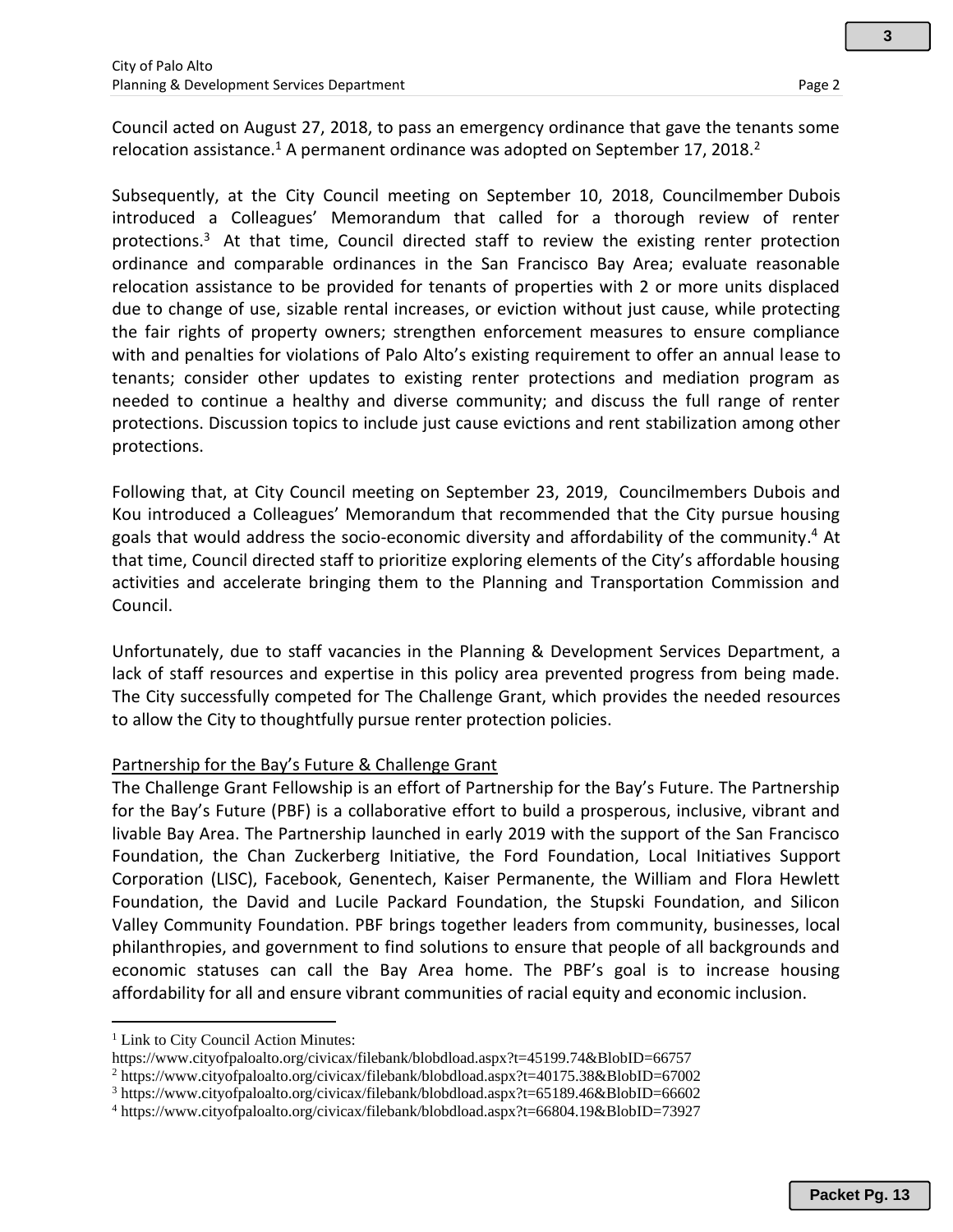In August of 2019, City Staff submitted a Challenge Grant application to Partnership for the Bay's Future. Staff recognized that the grant, which provides a talented mid-career Fellow to each participating jurisdiction for 2 years, could fill a critical capacity gap and provide the resources needed to meet the requests of Council members. Palo Alto's Fellow will assist in the development, passage, and implementation of legislation that to protect renters and preserve affordable housing. Palo Alto's Fellow is placed within the Planning and Development Services Department.

PolicyLink is managing the Fellowship, building a collaborative and supportive community between Fellows and providing Technical Assistance to advance the work in their assigned jurisdictions. PolicyLink is a national research and action institute advancing racial and economic equity. PolicyLink will also provide opportunities for staff and elected officials from the seven jurisdictions to come together to learn from one another. In addition, Challenge Grant jurisdictions select a community partner to work alongside the City and Challenge Grant Fellow. Palo Alto selected Silicon Valley at Home (SV@Home) as our community partner.

## **Discussion**

## **Profile of Renters and Rental Housing Units in Palo Alto**

## **Rental Housing Unit Type**

According to 2018 American Community Survey data (Attachment A), renters occupy 45% of Palo Alto's housing stock; that is 11,764 renter-occupied units out of 26,212 total units. The largest portion of rental units, 27%, single-family homes. This is followed by large apartment complexes of 50 units and more; such properties account for 21.9% of rental housing units. Figure 1 provides a graphic illustration of the distribution.

| Table 1: Palo Alto Rental Housing Stock by Type |                                            |                                            |               |                                          |                                                 |                                                                  |                                                                   |                                              |              |
|-------------------------------------------------|--------------------------------------------|--------------------------------------------|---------------|------------------------------------------|-------------------------------------------------|------------------------------------------------------------------|-------------------------------------------------------------------|----------------------------------------------|--------------|
|                                                 | <b>Single</b><br>Family<br><b>Detached</b> | <b>Single</b><br>Family<br><b>Attached</b> | <b>Duplex</b> | <b>Triplex</b><br>and<br><b>Fourplex</b> | <b>Small</b><br>Apartment<br>(5 to 9)<br>units) | <b>Medium</b><br><b>Size</b><br>Apartment<br>(10 to 19<br>units) | <b>Medium</b><br><b>Size</b><br>Apartment<br>(20 to 49)<br>units) | Large<br>Apartment<br>Complex<br>(50+ units) | <b>Total</b> |
| <b>Number</b><br>of Units                       | 3,234                                      | 489                                        | 294           | 1,002                                    | 1,362                                           | 1,228                                                            | 1.579                                                             | 2,576                                        | 11,764       |
| $%$ of<br><b>Total</b><br><b>Units</b>          | 27.49%                                     | 4.16%                                      | 2.50%         | 8.52%                                    | 11.58%                                          | 10.44%                                                           | 13.42%                                                            | 21.90%                                       | 100.00%      |
| Source: American Community Survey               |                                            |                                            |               |                                          |                                                 |                                                                  |                                                                   |                                              |              |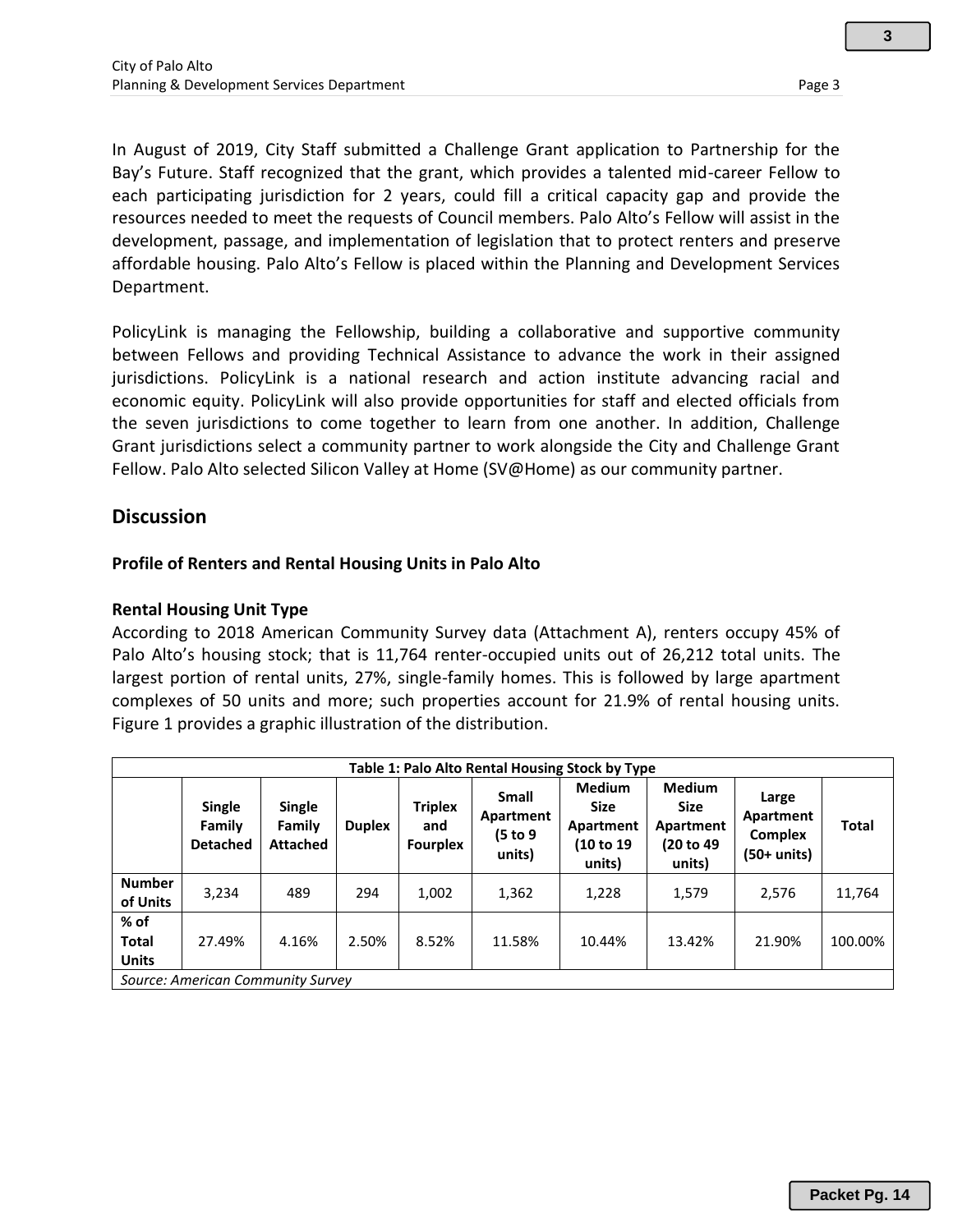

## **Affordable Rental Housing in Palo Alto**

Of these 11,764 housing units, approximately 1,696 are permanently affordable housing units. This includes 100% affordable housing developments as well as below-market-rate (BMR) rental units included within market-rate housing developments. That accounts for approximately 14% of the total rental housing units in Palo Alto. The permanently affordable housing units serve households in the extremely low (ELI) and very low-income (VLI) categories, between 30-60% AMI. BMR units are not subsidized and typically serve households in the low income categories, between 60-80% AMI. To see what the 2020 AMI levels are for Santa Clara County, please see Table 2.

Table 2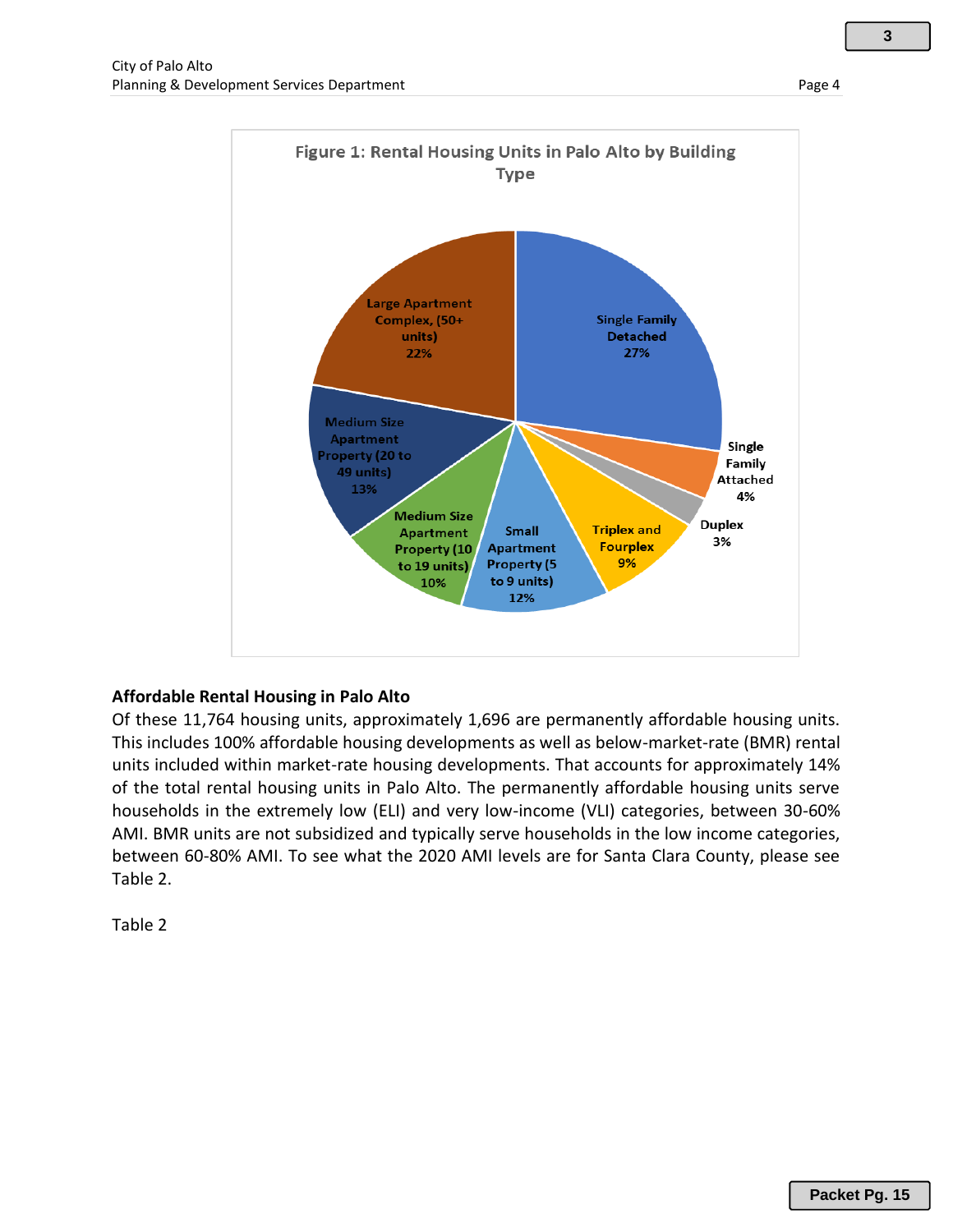|                                        |        |        |        |        |         |         |         |         |         | effective 4/30/2020 |
|----------------------------------------|--------|--------|--------|--------|---------|---------|---------|---------|---------|---------------------|
| <b>2019 AMI for Santa Clara County</b> |        |        |        |        |         |         |         |         |         |                     |
|                                        | ELI    |        |        | VLI    |         | LI      |         | Med     | Mod     | Mod                 |
| HН                                     | 30%    | 35%    | 40%    | 45%    | 50%     | 60%     | 80%     | 100%    | 110%    | 120%                |
|                                        | 33,150 | 34,700 | 39,650 | 44,600 | 55,300  | 59,450  | 78.550  | 99.100  | 109,000 | 118,950             |
|                                        | 37,900 | 39,650 | 45,300 | 51,000 | 63,200  | 68,000  | 89,750  | 113,300 | 124,650 | 135,900             |
|                                        | 42,650 | 44,600 | 51,000 | 57,350 | 71,100  | 76,450  | 100,950 | 127,450 | 140,200 | 152,900             |
|                                        | 47,350 | 49,550 | 56,650 | 63,700 | 78,950  | 84,950  | 112,150 | 141,600 | 155,750 | 169,900             |
|                                        | 51,150 | 53,550 | 61,200 | 68,850 | 85,300  | 91,750  | 121,150 | 152,950 | 168,250 | 183,500             |
| 6                                      | 54,950 | 57,500 | 65,700 | 73,900 | 91,600  | 98,550  | 130,100 | 164,250 | 180,700 | 197,100             |
|                                        | 58,750 | 61,450 | 70,250 | 79,000 | 97,900  | 105,350 | 139,100 | 175,600 | 193,150 | 210,700             |
| 8                                      | 62.550 | 65,400 | 74.750 | 84.100 | 104.250 | 12.150  | 148,050 | 186,900 | 205,600 | 224,250             |

#### California Code of Regulations-Title 25 § 6932 2020 Santa Clara County Median Income: \$141,600

Source: https://www.santaclaraca.gov/home/showdocument?id=67437

#### **Rental Household Income**

The incomes of the rental households directly relates to the ability of those households to afford the rent without using a significant portion of their income for rent. Of renting households, 25% make less than \$50,000; 19% make between \$50,000 to \$100,000; and the largest percentage of renters are households making more than \$150,000 (39%).

Because the census data does not say the number of household members in each of these households, it is difficult to say where these households fall within the area median income (AMI) for Santa Clara County. The AMI for a four-person household in Santa Clara County is \$141,000; \$113,300 for a two-person household. According to the [2015-2023 City of Palo Alto](https://www.cityofpaloalto.org/gov/depts/pln/long_range_planning/housing_programs_and_policies/housing_element_2015___2023.asp)  [Housing Element,](https://www.cityofpaloalto.org/gov/depts/pln/long_range_planning/housing_programs_and_policies/housing_element_2015___2023.asp) 95% of renter households are between 1-4 persons in size. Using the AMI and the household income data, we might estimate that 39% of the renter households in Palo Alto are most likely making more than the area median income. Conversely, this means that perhaps 61% of the population are making less than those median incomes.

#### **Palo Alto Rental Costs**

Palo Alto rental rates range across housing types. According to the American Community Survey, the Median Rent in Palo Alto (2014-2018) was \$2,471.00. This includes long-term renters as well as renters who newly entered the local real estate market and those that are paying affordable rents. The median in and of itself indicates that half of the enters pay more than the median and half pay less. Other data, such as that provided by Zillow in Figure 2, draws on new leases. One difference between Zillow (and other real estate-based sites) and the ACS is that these sites use the postings made by landlords and property managers to gather data regarding the median rental prices in a community.

Figure 2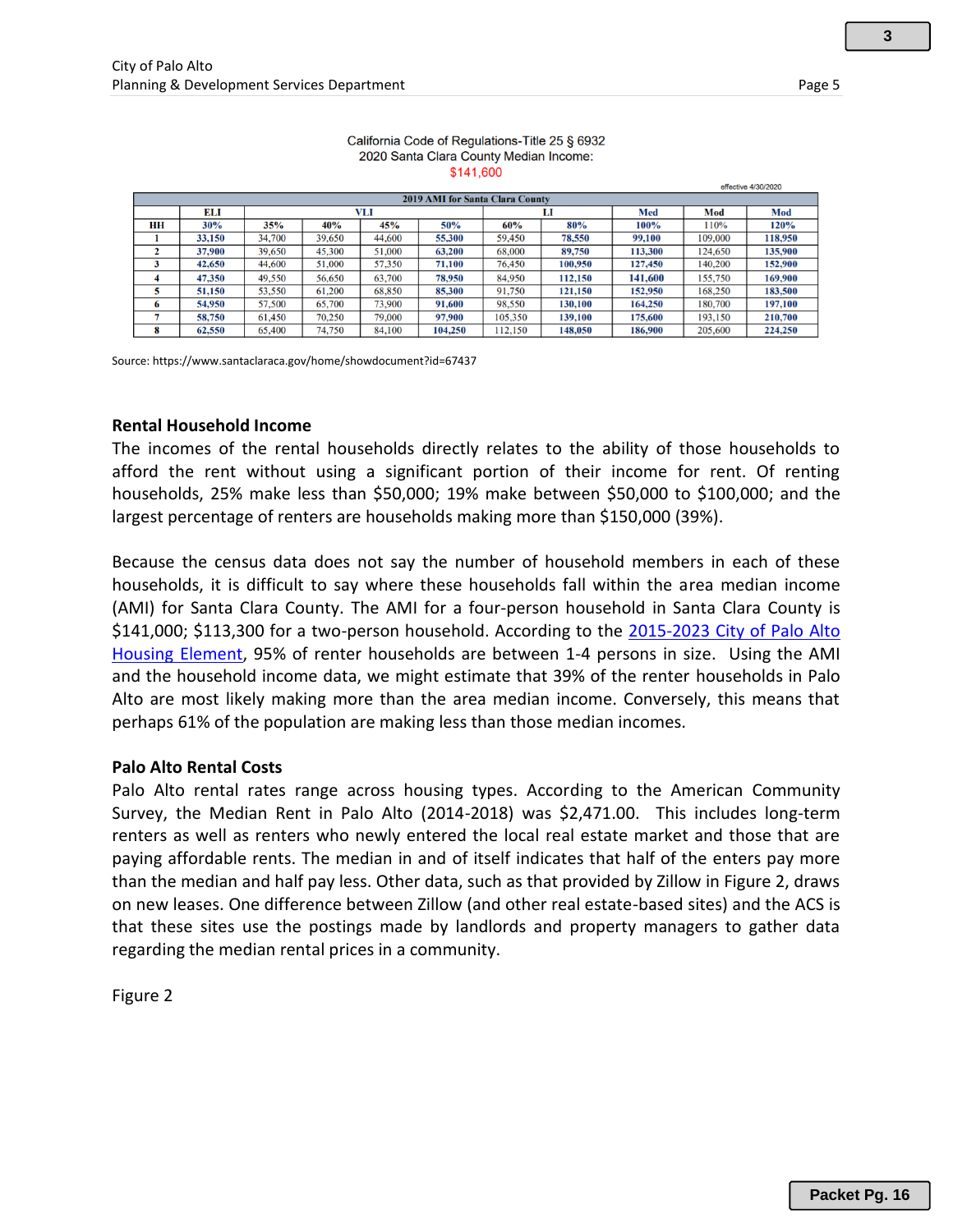

Source: https://bayareaequityatlas.org/indicators/market-rent#/?geo=07000000000655282

#### **Cost Burdened Renters**

As can be seen in Table 3, 59% of the rental households in Palo Alto make more than \$75,000. For those households making more than \$75,000, only 17% of those households are considered rent burdened. Being rent burdened is defined by the Department of Housing and Urban Development (HUD) as a household spending more than 30% of their collective income on their rent. As rental costs have risen throughout the Bay Area and Palo Alto, many households have become severely rent burdened and are spending more than 50% of their income on their rent. The truly remarkable thing about Table 3 is that readers can see that the vast majority of households making less than \$75,000 are cost burdened. Of the 11,764 total rental units, than a third of them are considered cost burdened. This indicates that lower income households in Palo Alto are the most challenged to pay their rent and have limited resources to use for other needs such as food, child care, transportation, medical care, education, and other needs.

| Table 3: Rent Burdened Households in Palo Alto |          |               |                 |                       |  |
|------------------------------------------------|----------|---------------|-----------------|-----------------------|--|
|                                                | Number   | οf<br>Percent | Cost            | Percent of Cost       |  |
|                                                | of Units | Total Renter  | <b>Burdened</b> | <b>Burdened Units</b> |  |
|                                                |          | Units         | Units           | in Income Tier        |  |
| Zero or Negative Income                        | 369      | 3.1%          |                 |                       |  |
| Less than \$20,000                             | 1344     | 11.4%         | 1135            | 84.45%                |  |
| \$20,000 to \$34,999                           | 752      | 6.4%          | 672             | 89.36%                |  |
| \$35,000 to \$49,999                           | 600      | 5.1%          | 449             | 74.83%                |  |
| \$50,000 to \$74,999                           | 1319     | 11.2%         | 968             | 73.39%                |  |
| \$75,000 or more                               | 6958     | 59.1%         | 1185            | 17.03%                |  |

**3**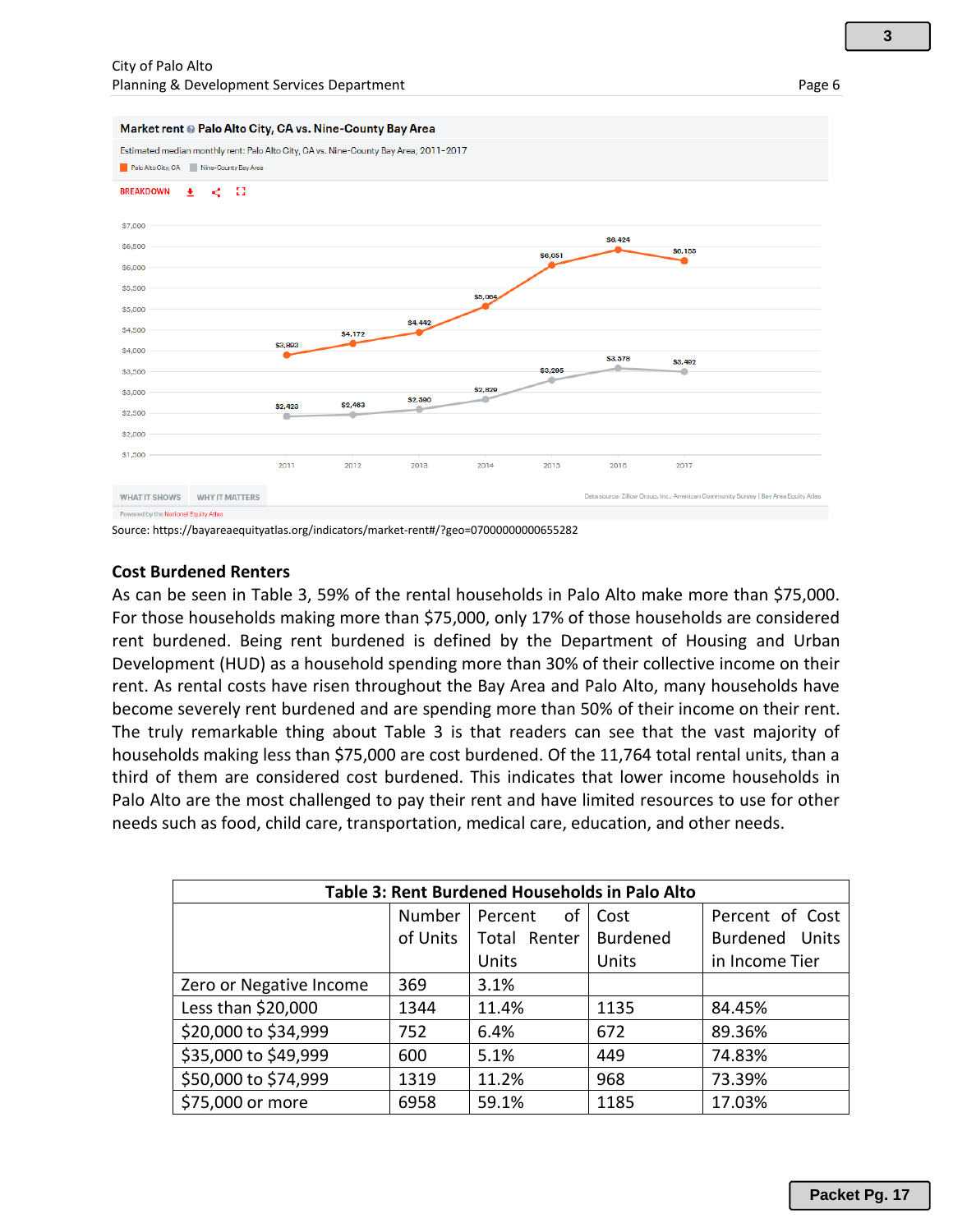| No Cash Rent                      | 422   | 3.8% |      |        |
|-----------------------------------|-------|------|------|--------|
| <b>TOTAL UNITS</b>                | 11764 | 100% | 4409 | 37.48% |
| Source: American Community Survey |       |      |      |        |
|                                   |       |      |      |        |

Another data source, the National Low-Income Housing Coalition (NLIHC)'s annual report titled "[Out of Reach 2020](https://reports.nlihc.org/sites/default/files/oor/files/reports/state/CA-2020-OOR.pdf)", examines rent burden from a different perspective and reverse engineers the hourly rate or salary required to rent a two-bedroom unit. The NLIHC refers to this hourly wage as housing wage, more specifically how much a household must earn to be able to have 30% of their income equal the Fair Market Rent set by HUD. Of note is that based on their methodology, the San Jose-Sunnyvale-Santa Clara HUD Metro Fair-Market-Rent Area (HMFA) that essentially encompasses Santa Clara County is the second most expensive area in the state. San Francisco HMFA is the first. A household in Santa Clara County would need to collectively earn \$114,240 to be able to afford a two-bedroom unit, as can be seen in Figure 3.

## Figure 3

| <b>MOST EXPENSIVE AREAS</b>         | <b>HOUSING</b><br><b>WAGE</b> |
|-------------------------------------|-------------------------------|
| San Francisco HMFA                  | \$64.21                       |
| San Jose-Sunnyvale-Santa Clara HMFA | \$57.12                       |
| Santa Cruz-Watsonville MSA          | \$48.44                       |
| Santa Maria-Santa Barbara MSA       | \$44.69                       |
| Oakland-Fremont HMFA                | \$43.06                       |

MSA = Metropolitan Statistical Area: HMFA = HUD Metro FMR Area.

\* Ranked from Highest to Lowest 2-Bedroom Housing Wage. Includes District of Columbia and Puerto Rico.

**OUT OF REACH 2020 | NATIONAL LOW INCOME HOUSING COALITION** 

#### **Analysis**<sup>5</sup>

**Renter Protection Policies**

Existing Policies

<sup>&</sup>lt;sup>5</sup> The information provided in this section is based on analysis prepared by the report author prior to the public hearing. The Planning and Transportation Commission in its review of the administrative record and based on public testimony may reach a different conclusion from that presented in this report and may choose to take an action that is different than the recommended action.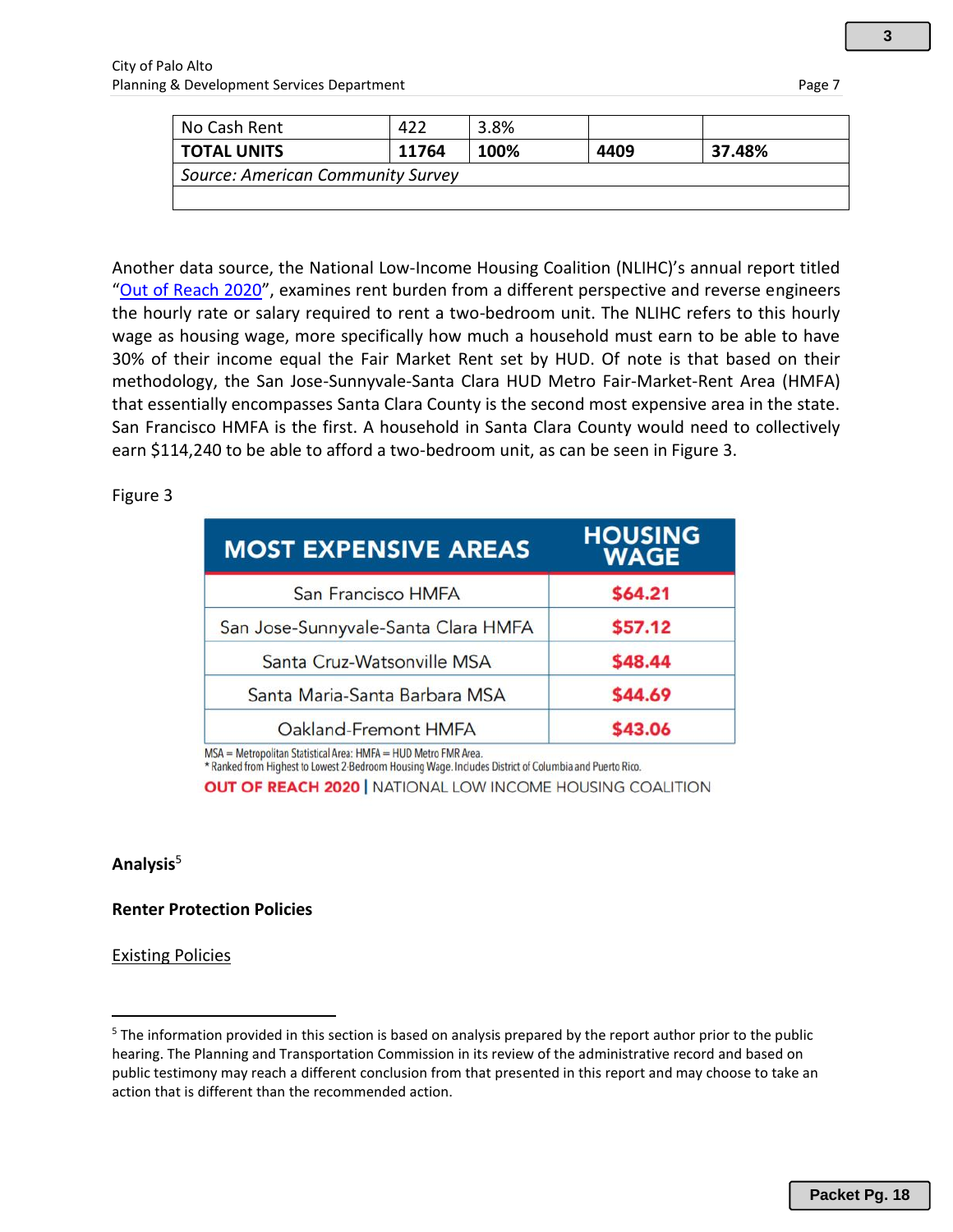Palo Alto has several permanent rental protection policies in place. Palo Alto's mediation program has been in existence for over 30 years, helping renters and landlords talk to each other to resolve disputes. Palo Alto also has another common renter protection, which is the right to a one-year lease. As previously mentioned, City Council adopted a tenant relocation assistance policy for housing developments of 50 units or more. There is room for more to be done with these policies, as they touch on thought processes central to tenant protection work like a tenant's right to representation and the promotion of housing stability, but there are also other protection policies that could be considered.

#### Common Renter Protections

Throughout the state of California, communities have implemented a range of additional renter protection policies. Some of the most common—and at times controversial—include requiring just-cause for evictions, price controls (commonly known as rent control or rent caps), and tenant right to organize.

According to Policylink's All[-In-Cities Policy Toolkit,](https://allincities.org/toolkit) Just Cause Eviction Ordinances are defined as a form of tenant protection designed to prevent arbitrary, retaliatory, or discriminatory evictions by establishing that landlords can only evict renters for specific reasons — just causes — such as failure to pay rent. Part of a community's work on a just cause ordinance is figuring out what they believe are acceptable, or just, reasons to evict a tenant and each community has different needs. For example, Oakland has 11 reasons but San Jose has 17. The aforementioned Policy Toolkit also speaks about the import of renter protection policies as a way of promoting racial equity and anti-displacement work, as renters are often disproportionately comprised of people of color and/or low income households.

Another tool for equitable development according to [Policylink](https://www.policylink.org/resources-tools/rent-control) is rent control (sometimes known as price control). Rent control is often coupled with just cause ordinances to mitigate high rent increases that can displace residents when the economy is doing well. Rent control protects tenants in privately owned residential properties from excessive rent increases by mandating reasonable and gradual rent increases, while at the same time ensuring that landlords receive a fair return on their investment. Economists often caution policymakers about rent control, fearing that it may dissuade the creation of new housing units. That being said, policymakers and economists alike agree that it can be an effective tool against displacement if it is only used for shorter periods of time.

#### Renter Protections and COVID-19

Keeping people housed is to reduce the spread of COVID-19. If exposed to or after testing positive for COVID-19, individuals need a place to isolate or quarantine. Furthermore, to reduce exposure, shelter in place, and limit overcrowding, safe and quality housing is necessary. On March 23, 2020 City Council considered and passed a moratorium to ensure that Palo Altans cannot be evicted for nonpayment of rent due to COVID-19 related reasons. <sup>6</sup>

<sup>6</sup> https://www.cityofpaloalto.org/civicax/filebank/blobdload.aspx?t=64347.18&BlobID=75852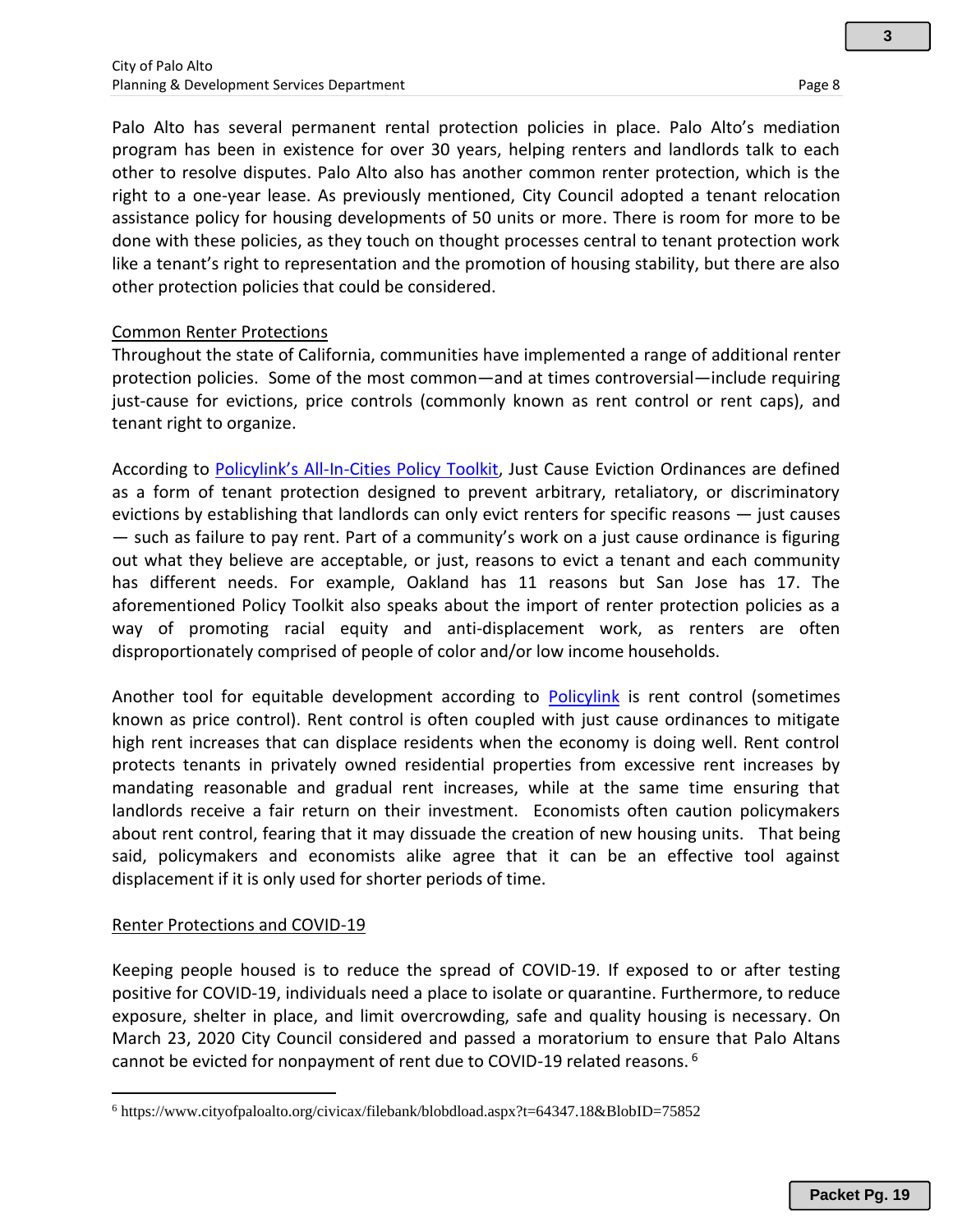The City was not alone in passing a moratorium. [Santa Clara County,](https://www.sccgov.org/sites/osh/Documents/County%20Evictions%20Ordinance.pdf) the State of California, and recently the [Centers for Disease Control](https://www.cdc.gov/coronavirus/2019-ncov/covid-eviction-declaration.html) passed eviction moratoria or other COVID-19 related housing protections. The various laws interact in different ways and provide different protections for renters. Renters should consult legal guidance regarding the protection most appropriate to their situation.

On August 31, 2020, the California legislature passed and the Governor signed [AB 3088,](https://leginfo.legislature.ca.gov/faces/billTextClient.xhtml?bill_id=201920200AB3088) otherwise known as the COVID-19 Tenant Relief Act of 2020. This bill attempts to give more structure and support to both landlords and tenants. Within this bill are a myriad of protections for small landlords with mortgages as well as renters incapable of paying their rent due to COVID-19 related issues, building upon the initial work that eviction moratoriums provided and providing some additional coverage for small landlords who use their tenants' rent to help pay their mortgage. If not extended, the County moratorium will expire. Due to the passage of AB 3088, local experts have opined that they do not expect the Governor to extend this executive order.

Since reducing evictions is necessary to reducing the spread of COVID-19 and maintaining the health and welfare of the public, the Center for Disease Control also passed a nation-wide eviction moratorium set to expire at the end of the calendar year 2020. This moratorium applies to households who earn income below \$99,000 annually.

As the economic recession continues or worsens, if the pandemic persists and individuals cannot work or remain unemployed, the number of households who cannot pay their rent and face eviction may increase. While these renter protections are very helpful in protecting the public, they are all time bound and have set expiration dates. A number of households in the nation, including the Bay Area and Palo Alto, may face eviction. Staff continue to work with PolicyLink and others to ascertain data regarding the number of eviction-vulnerable households in Palo Alto.

In an effort to provide support to such households, the federal government allocated funds through the CARES Act to support eviction prevention programs; programs that assist renters with housing costs so they can maintain their housing. Palo Alto received \$294,000 in additional Community Development Block Grant funds (CDBG) through the CARES Act. On May 5, 2020, the City Council allocated a large portion of that additional funds as well as other CDBG monies towards eviction prevention programs.<sup>7</sup>

#### State Policies

The California legislature passed and Governor Newsom signed [AB 1482,](https://leginfo.legislature.ca.gov/faces/billTextClient.xhtml?bill_id=201920200AB1482) known as the Tenant Protection Act of 2019. AB 1482 caps annual rent increases statewide at 5% plus the rate of

<sup>7</sup> May 5, 2020 Staff Report for City Council Regarding CARES Act and CDBG:

http://cityofpaloalto.org/civicax/filebank/documents/76463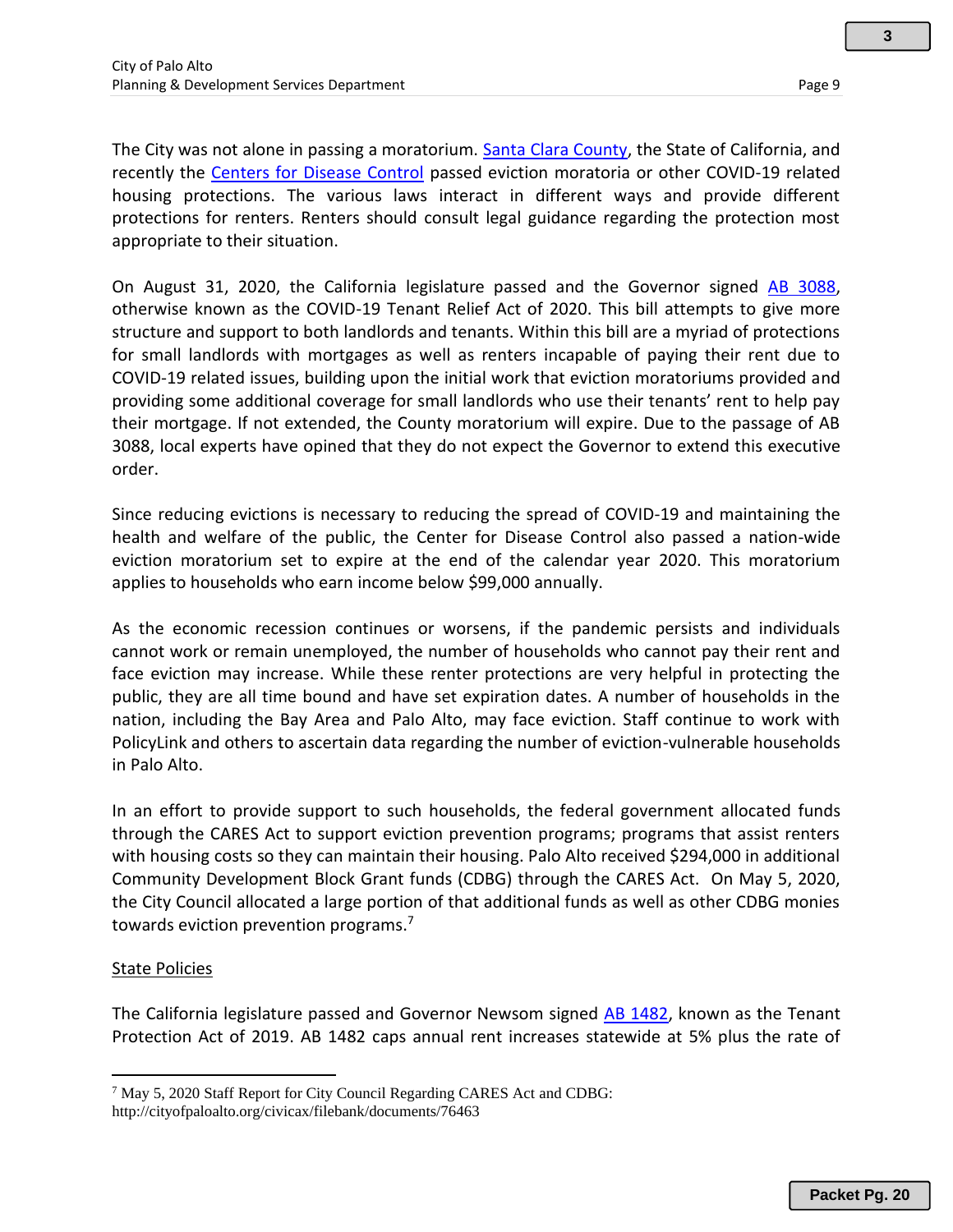inflation for much of the state's multifamily housing stock. It also requires landlords to show a "just cause" to evict tenants in place for 12 months or more. It went into effect on January 1, 2020.

While AB 1482 provides a framework for allowable rent increases, the enforcement of these increases is not addressed by the law. A tenant who feels the landlords have violated the law may seek mediation or redress from a court for violation of the law. Such means of addressing alleged violations may be beyond the means of many, especially low-income tenants or those who face a language barrier. The Planning Department and the PBF Fellow are working together with local grassroots organizations to understand local needs related to the implementation of this law.

The PBF Fellow has engaged in conversations with local renters. Through these conversations the Fellow has learned that many renters want to learn more about these laws. There is some confusion regarding what applies to and protects both tenants and landlords. This may be an opportunity for the City, SV@Home, and local community members to work together to provide information.

In the [2017 Councilmember Memo on Renter Protections,](https://www.cityofpaloalto.org/civicax/filebank/documents/61406) City Attorney Molly Stump included several useful pieces of research. This included an analysis conducted by the City of Fremont through Management Partners. They analyzed just cause evictions and rent control. The conclusion of said analysis states that the most effective policies were those that responded to needs of the community, as told to the policymakers by members of the renter community. Because there are a number of renter protections folded into AB1482 and AB3088, it will be up to Palo Altans to decide how these larger state laws will be implemented at the city level.

## **Next Steps**

Through this project, the City will continue to explore the renter protection policies that best fit Palo Alto. Through PolicyLink, the cohort of seven jurisdictions, and other resources, the City has significant access to guidance regarding best practices and examples from nearby jurisdictions that can inform what may best serve Palo Altans.

In addition, the Planning and Development Services Department continues to find ways to gather qualitative information from local Palo Alto renters to better understand the challenges they face. Reaching out and building rapport with the large and disparate renter community in Palo Alto has been challenged by COVID (more in the next section). Nevertheless, the City is partnering with other organizations to host webinars, virtual calls, and other virtual activities to get in touch with more renters, hear their stories, and learn what can help improve the stability of renters in Palo Alto.

# **PTC Discussion**